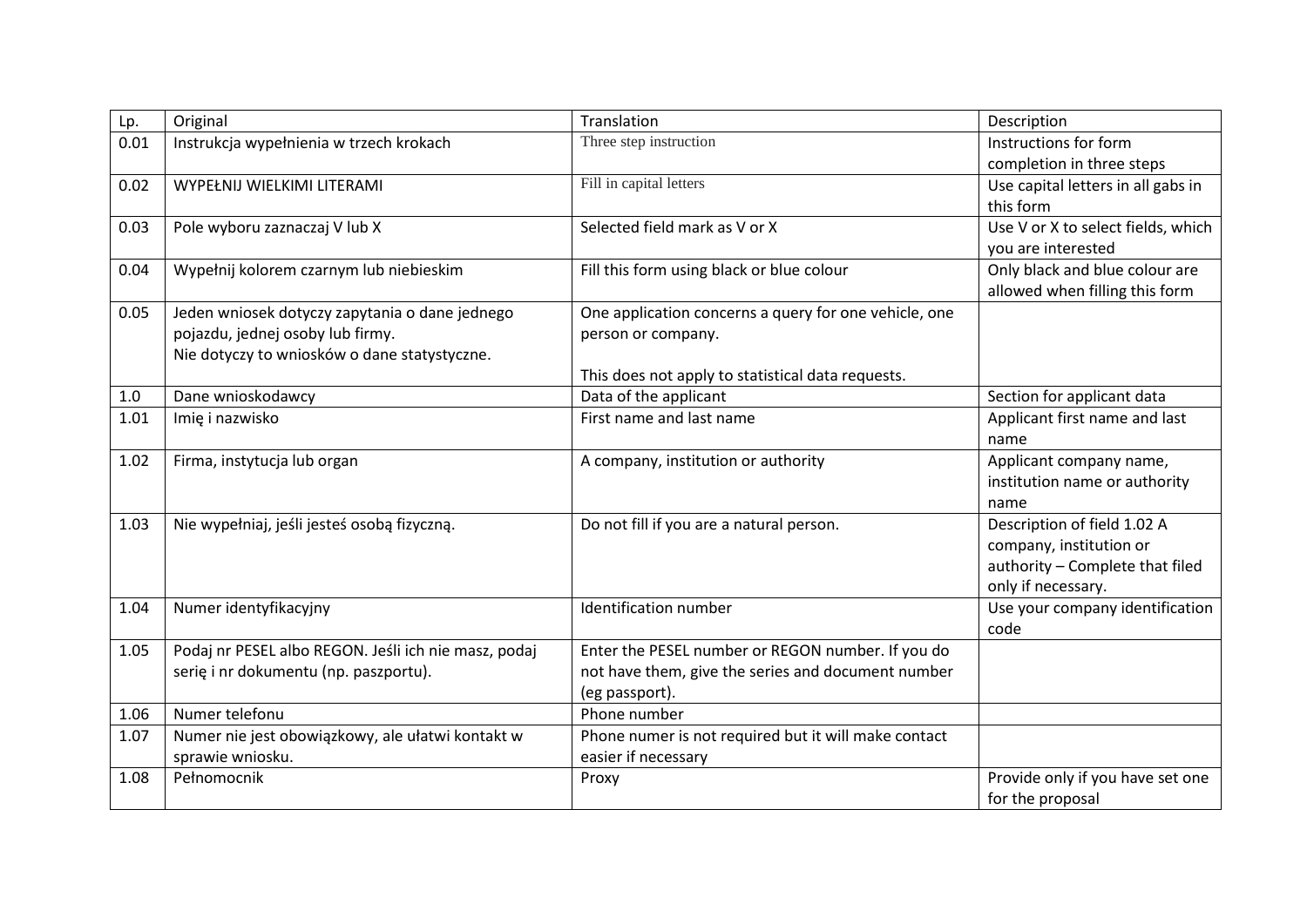| 1.09 | Podaj dane pełnomocnika, jeśli wnioskujesz za jego    | Provide your proxy details if you have set one              |                                            |
|------|-------------------------------------------------------|-------------------------------------------------------------|--------------------------------------------|
|      | pomocą.                                               |                                                             |                                            |
| 1.10 | Adres do korespondencji                               | Address for comunication                                    |                                            |
| 1.11 | Ulica                                                 | Street name                                                 |                                            |
| 1.12 | Numer domu                                            | Street number                                               |                                            |
| 1.13 | Numer lokalu                                          | Apartment number                                            |                                            |
| 1.14 | Kod pocztowy                                          | Postal code                                                 | Polish format for postal code is<br>XX-XXX |
| 1.15 | Miejscowość                                           | Place                                                       | Place of residence                         |
| 1.16 | Państwo                                               | Country                                                     | Country of residence                       |
| 2.0  | Podstawa wnioskowania                                 | The basis for proposal                                      |                                            |
| 2.1  | Jestem właścicielem, posiadaczem lub użytkownikiem    | I am the owner, holder or user of the vehicle (including    |                                            |
|      | pojazdu                                               | an lease agreement)                                         |                                            |
|      | (również na podstawie umowy leasingu)                 |                                                             |                                            |
| 2.2  | Nie wypełniaj 3. punktu, jeśli zaznaczysz tę opcję.   | Do not fill point 3 of this form if you choose this option  |                                            |
| 2.3  | Wnioskuję w imieniu organu lub instytucji - Sygnatura | I apply on behalf of the authority or institution -         |                                            |
|      | postępowania                                          | Signature of proceedings                                    |                                            |
| 2.4  | Mam udokumentowany interes prawny w uzyskaniu         | I have a documented legal interest in obtaining data        |                                            |
|      | danych (np. sądowy                                    | (e.g. a court order for payment, a judgment)                |                                            |
|      | nakaz zapłaty, wyrok)                                 |                                                             |                                            |
| 2.5  | Wnioskuję o dane dla celów komercyjnych i             | I apply for data for commercial and non-commercial          |                                            |
|      | niekomercyjnych (np. statystyczne)                    | purposes (e.g. statistical)                                 |                                            |
| 3.0  | Cel udostępnienia albo przekazania danych             | The purpose of sharing or transferring data                 |                                            |
| 3.1  | Podaj cel udostępnienia albo przekazania danych lub   | Provide the purpose of sharing or transferring data or      |                                            |
|      | wskaż interes prawny. Jeśli reprezentujesz organ lub  | indicate a legal interest. If you represent an authority or |                                            |
|      | instytucję, wskaż                                     | institution, indicate                                       |                                            |
|      | podstawę prawną.                                      | legal basis.                                                |                                            |
| 4.0  | Informacje umożliwiające wyszukanie danych            | Information that allows you to search for data              |                                            |
| 4.1  | Jeśli szukasz danych o:                               | If you are looking for data about:                          |                                            |
| 4.2  | pojazdach należących do osoby fizycznej - podaj dane  | vehicles belonging to a natural person - enter the          |                                            |
|      | właściciela: imię i nazwisko, adres, nr PESEL, a w    | owner's data: name and surname, address, PESEL              |                                            |
|      | przypadku osoby                                       | number, and in the case of a person without a PESEL         |                                            |
|      |                                                       | number his or hers date of birth;                           |                                            |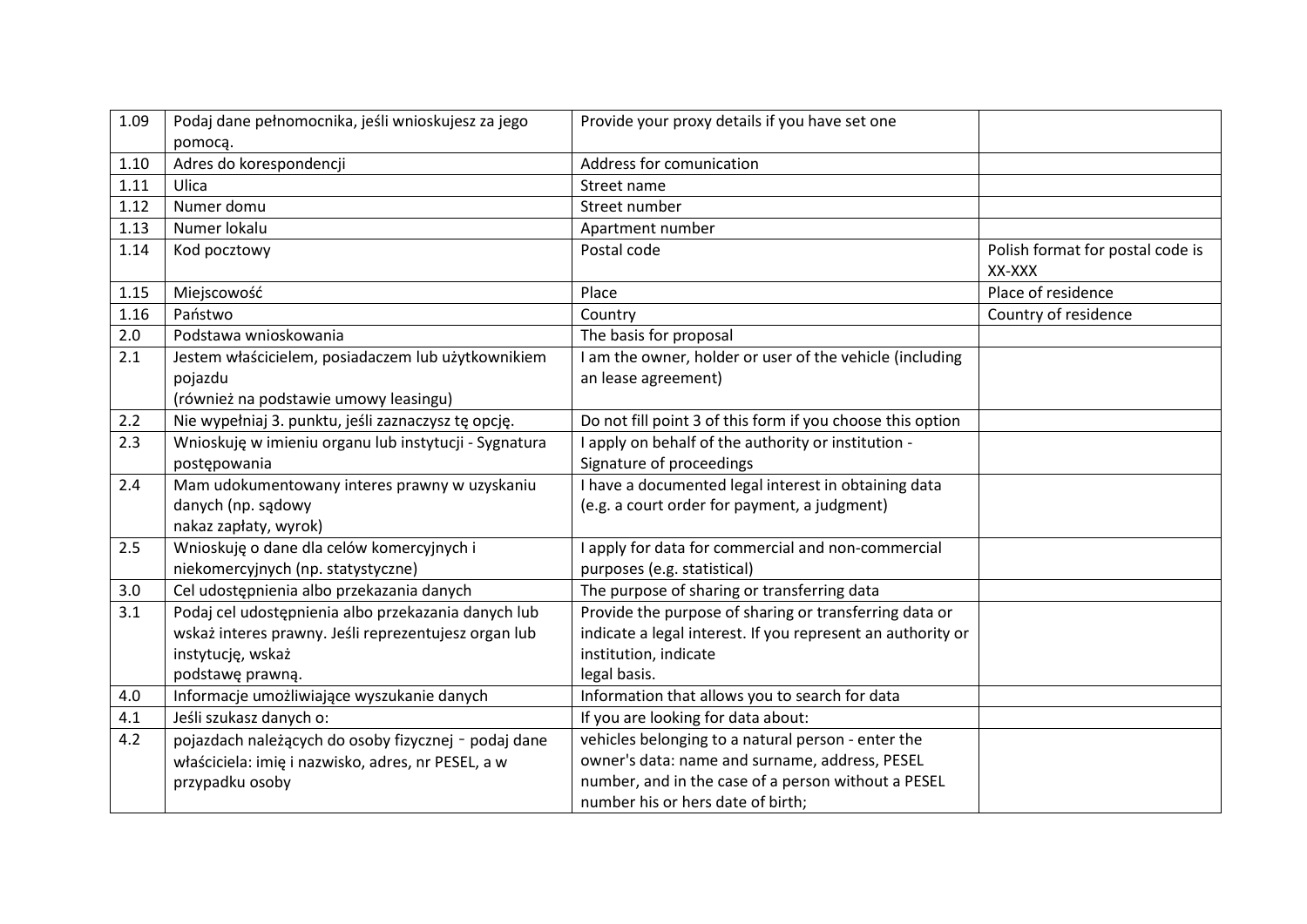|      | nieposiadającej nr PESEL datę urodzenia;               |                                                          |  |
|------|--------------------------------------------------------|----------------------------------------------------------|--|
| 4.3  | pojazdach należących do firmy - podaj: REGON, nazwę i  | vehicles belonging to the company - enter: REGON,        |  |
|      | adres siedziby;                                        | name and address of the registered office;               |  |
| 4.4  | właścicielu pojazdu - podaj: nr rejestracyjny, nr VIN  | vehicle owner - enter: registration number, VIN number   |  |
|      | oraz markę pojazdu.                                    | and vehicle brand.                                       |  |
| 5.0  | Zakres żądanych danych                                 | The range of requested data                              |  |
| 5.1  | Nie zaznaczaj zakresu żądanych danych, jeśli pytasz o  | If you are owner, holder or user (also on the basis of a |  |
|      | dane pojazdu, którego jesteś właścicielem, posiadaczem | leasing contract) do not check the scope of the          |  |
|      | lub użytkownikiem                                      | requested data. We will provide you with all the data.   |  |
|      | (również na podstawie umowy leasingu). Udostępnimy     |                                                          |  |
|      | Ci wszystkie dane.                                     |                                                          |  |
| 5.2  | nr rejestracyjny                                       | registration number                                      |  |
| 5.3  | rodzaj pojazdu                                         | type of vehicle                                          |  |
| 5.4  | marka, typ, model (nazwa handlowa)                     | brand, type, model (trade name)                          |  |
| 5.5  | nr VIN albo nr nadwozia                                | VIN number or body (chassis) number or vehicle frame     |  |
|      | (podwozia) lub ramy pojazdu                            | number                                                   |  |
| 5.6  | rok produkcji                                          | year of production                                       |  |
| 5.7  | data pierwszej rejestracji w kraju                     | date of first registration in Poland                     |  |
| 5.8  | data pierwszej rejestracji za granicą                  | date of first registration abroad                        |  |
| 5.9  | pojemność i moc silnika                                | engine capacity and power                                |  |
| 5.10 | dopuszczalna masa całkowita                            | maximum permissible weight                               |  |
| 5.11 | liczba osi                                             | number of axles                                          |  |
| 5.12 | liczba miejsc: ogółem, siedzących, stojących           | number of seats: total, sitting, standing                |  |
| 5.13 | oznaczenie organu wydającego dowód                     | designation of the authority issuing registration        |  |
|      | rejestracyjny lub jego wtórnik                         | certificate or its duplicate                             |  |
| 5.14 | seria i nr dowodu rejestracyjnego albo                 | series and number of the registration certificate or     |  |
|      | pozwolenia czasowego oraz data ich wydania             | temporary license as well as the date of issue or their  |  |
|      | lub ich wtórników                                      | duplicates                                               |  |
| 5.15 | seria i nr karty pojazdu lub jej wtórnika              | series and number of the vehicle card or its duplicate   |  |
| 5.16 | dane właściciela, posiadacza oraz użytkownika          | data of the owner, holder or user of the vehicle used    |  |
|      | pojazdu użytkowanego na podstawie umowy                | under the leasing contract                               |  |
|      | leasingu                                               |                                                          |  |